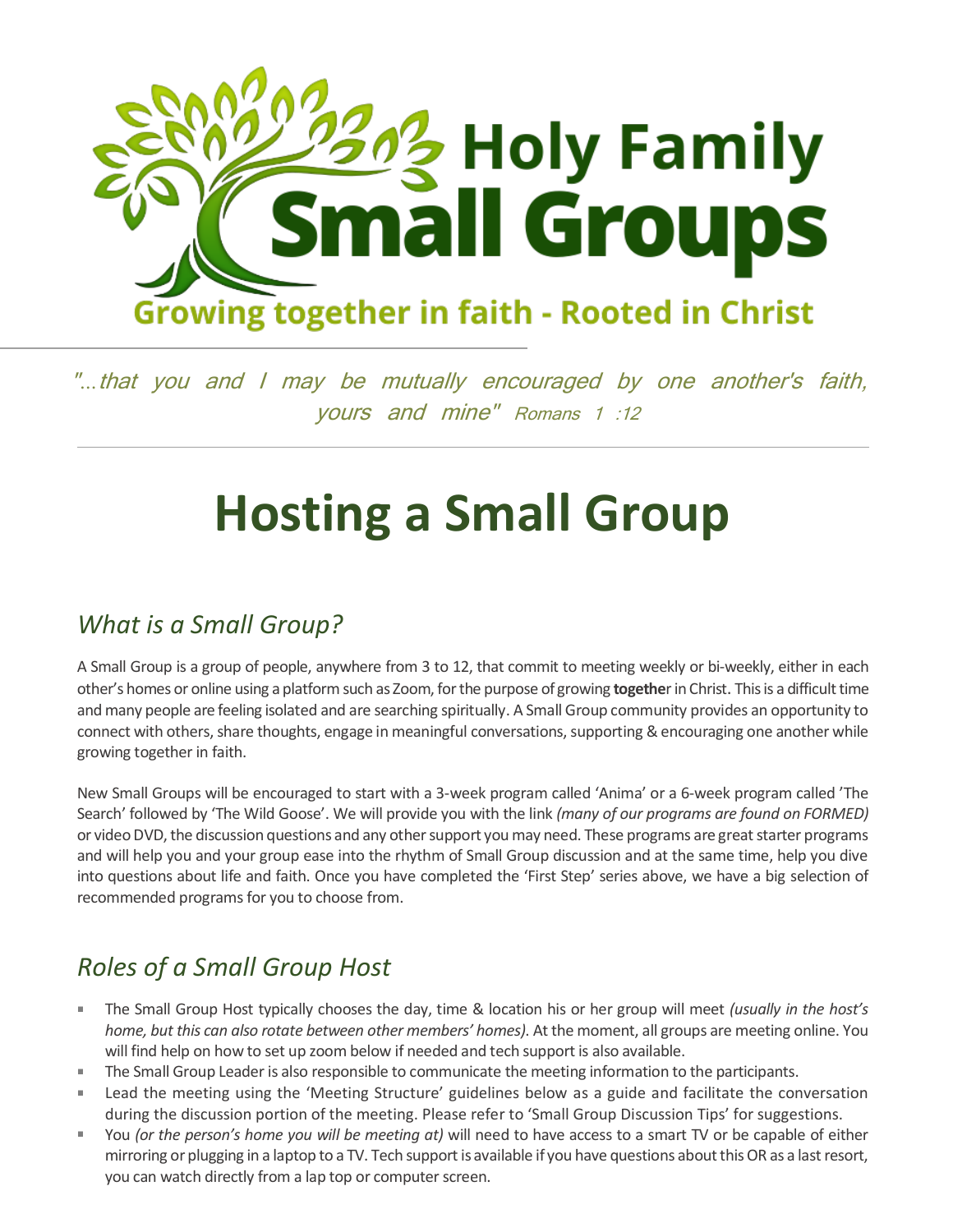Groups typically meet every two weeks atthe same day & time. The meetings should not last more than 90 minutes, it is important to honour people's commitment by beginning and ending on time, as much as possible.

Below is an example of a typical meeting, of course this is simply a guide which is especially handy for the first several meetings. In time, each group will naturally develop their own rhythm.

**Initial Meeting**. If people don't know each other, it may be nice to take this time to get to know one another. Ask questions such as, "Why did you join a small group?", ask them to share about themselves to get the group to know each other. Share with your group the Safe & Healthy Discussion Guidelines found on the **['Holy Family Online Small](https://www.holyfamilywhitby.ca/wp-content/uploads/2020/04/Online-small-group-guidelines-1.pdf)  [Group Guidelines'](https://www.holyfamilywhitby.ca/wp-content/uploads/2020/04/Online-small-group-guidelines-1.pdf)** infographic which can be downloaded here: **[CLICK HERE](https://www.holyfamilywhitby.ca/wp-content/uploads/2020/04/Online-small-group-guidelines-1.pdf)**

After this is complete take time to explain about your small group, what series is being offered, time, day, how to join each week, and answer any questions they may have so everyone is comfortable for next week's session.

#### **Following Meetings**

**Welcome (5 min).** As people join the meeting be sure to welcome them, engage in small talk & put people at ease. **Opening Prayer (5 min)**. Lead the group in a simple opening prayer, from your heart is great, or many series offer an opening and closing prayer for each session, of course an Our Father is always an option.

**Video/Recap (10-30 minutes).** Watch the video as a group. If you are meeting online, your group can choose to watch the video individually before the group starts, or you can screen share and watch the video together *(see Zoom Tech below for more info)*. If you watch before you can choose to do a quick recap of the video.

**Small Group Discussion (30 minutes)**. Use the discussion/reflection questions provided by the series

**Prayer (10 minutes)**. Ask if there are any special prayer requests from group members and include them in the ending prayer. You can close with all praying the Our Father or Hail Mary.

### *Small Group Discussion Tips*

One of the primary reasons a person wants to engage in a small group discussion is to be heard...and that means meaningful conversation. So, try to be mindful of that. Here are some ways to help:

- $\alpha$ Don't do all the talking...help facilitate the conversation rather than dominate it. Cast a vision for a conversation, don't kill it. Your role isn't to educate or furnish information. That is talking TO people. Strive to talk WITH them instead. Give them the space to be heard. Give conversation...time.
- Be comfortable with silence and uncertainty. Meaningful conversations require some level of silence: it's where thought often occurs and it's the space in which the thunder of God's still, small voice of hope is very often heard.
- Be a good listener. A good listener is quick to listen. A good listener is an active listener. A good listener listens with his or her eyes as well as ears.
- Encourage everyone to be involved in the conversation by listening well and involving others (but don't insist  $\mathcal{L}_{\mathcal{A}}$ everyone must speak!). If your group is too big for everyone to be involved in the conversation, break it up into multiple groups. And let people wander between groups as their interests dictate.
- H. Don't rush! The point is not to get through any certain volume of material. The point is to take the time together to let God reveal the purpose of a conversation (which very often results in people finding their life's purpose in His plan).
- **Pray before anyone arrives so you can welcome them well. Pray before anyone leaves so you leave in His** presence. And pray between meetings for one another's intentions. Prayer is not the place to hold back.
- $\blacksquare$ Remember—you don't need to have all the answers to host a Small Group. Hosting is about helping others have helpful conversations about faith. If that happens, it's a win!